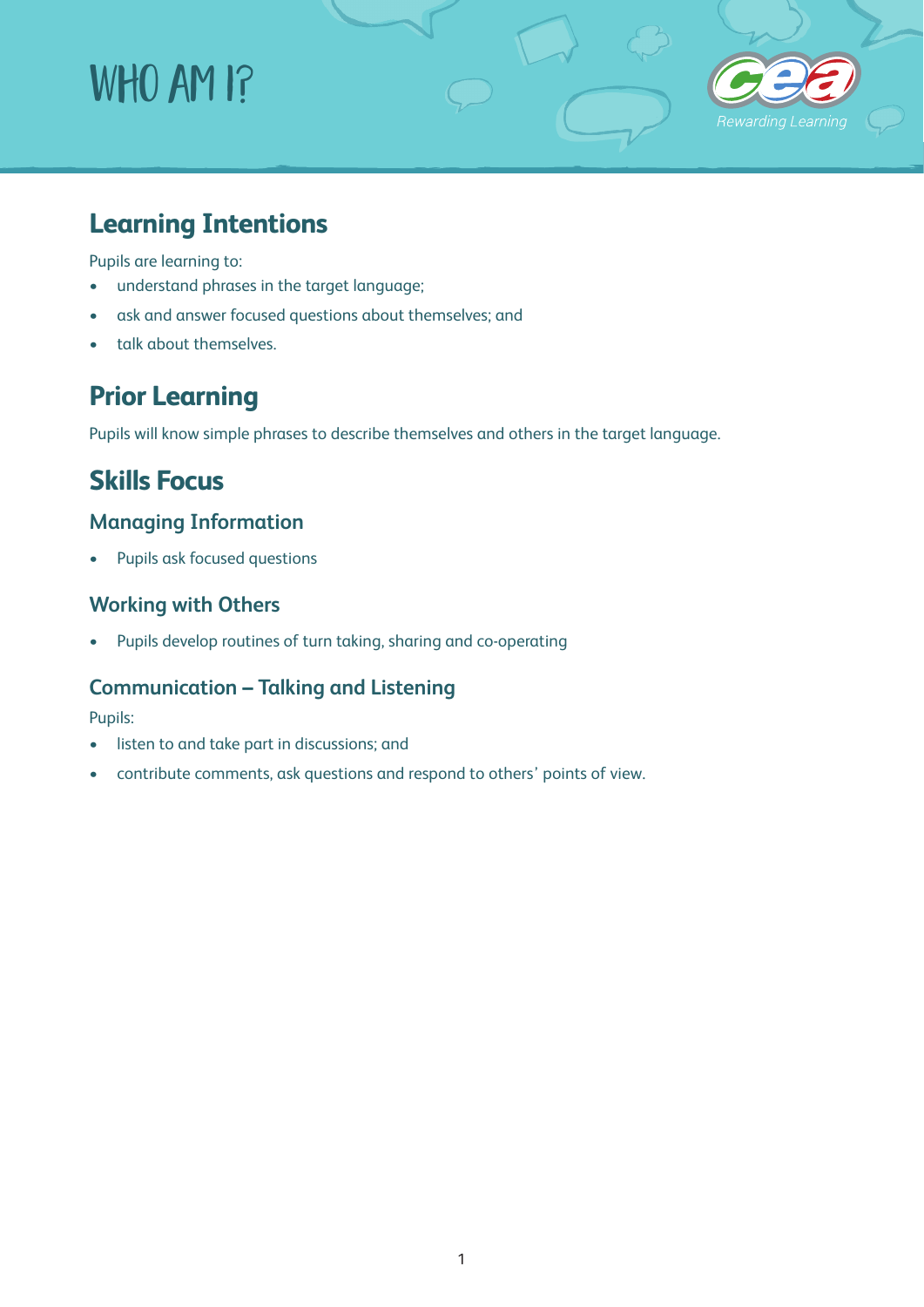# WHO AM I?



## **Activity 1**

#### **Order Line**

#### **Resources**

A piece of card for pupils to record their birthday A large space for ease of movement

Give each of your pupils a piece of card. Ask them to write their name and birthdate on it, in the target language. Make sure they don't show this to the rest of the class.

Divide the class into two groups. Ask each group to stand in a line in the classroom. Then ask them to arrange themselves in to chronological order, by asking: When is your birthday? in the target language. As each pupil reveals their birthdate in the target language, ask them to move to the correct place in the line. The first team to form into the correct chronological order wins.

Check the order by asking each pupil to show their original card and say when their birthday is in the target language.

## **Activity 2**

### **People Bingo**

This activity gives pupils opportunities to practise asking questions and responding in the target language.

Encourage your pupils to research some facts about one of their favourite celebrities. Then, ask them to pretend to be that celebrity as they ask questions about them and respond in the target language. These questions could include: Are you male or female? What colour are your eyes? What length is your hair? Do you have brothers or sisters? How many do you have? How did you become famous? If you are a sports star, what sport do you play? If you are a pop star, can you name one of your hits? If you are an actor, when did you start acting? What have you acted in?

#### **Resources**

A large space for ease of movement and interaction

A bingo sheet divided into nine squares with questions the pupils have created to ask their favourite celebrity in the target language

Ask your pupils to find three people who have at least three of the following characteristics:

- are only children;
- have blue eyes;
- like sport, singing or acting; or
- have short hair.

Ask your pupils to report on what they found out.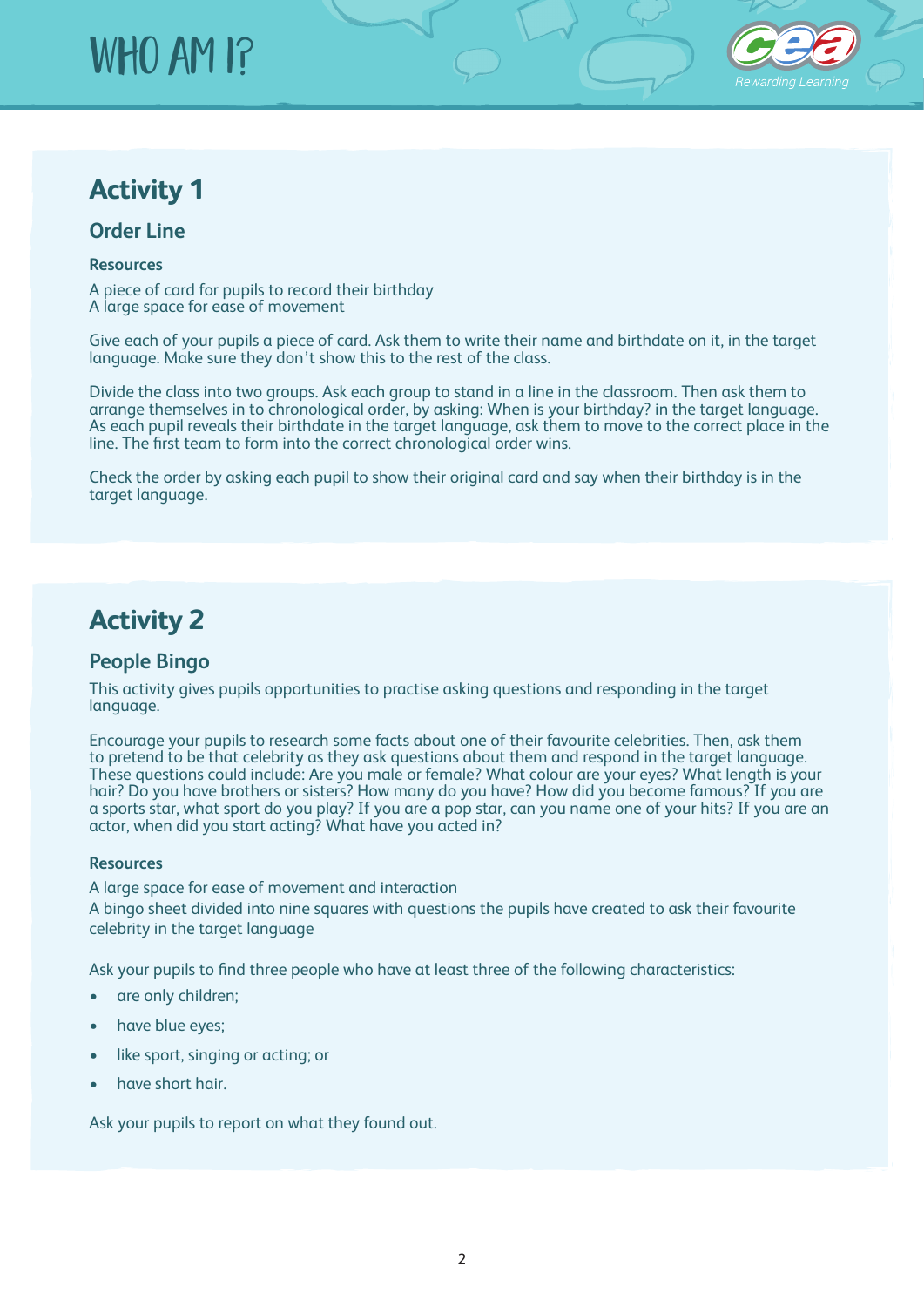# WHO AM I?



## **Activity 3**

#### **Memory Game**

#### **Resources**

Three copies of a list of eight to ten sentences describing a person in the target language, with accompanying pictures.

### **A description of me**

- **1. I am quite tall.**
- **2. I have short, brown hair.**
- **3. I am the youngest.**
- **4. I like chips, but I don't like bananas.**
- **5. I am 13 years old.**

Ask your pupils to work in groups of three or four.

Encourage one pupil from each group come to the front of the room, one at a time, to read the sheet, allowing them only about 30 seconds. Use a countdown clock to create tension.

Then ask the pupil to return to their group and relay as accurately as possible what they saw on the sheet. Each group should consider how they will transfer all the information to their own blank sheet of paper as accurately as possible. The group must decide what memory skills they are going to employ and how they are going to work as a team to ensure they can replicate the sheet as closely as possible. For example, pupil one might suggest that another pupil concentrate on the images. The final team member might concentrate on any language conventions.

Once each pupil has reported to the group, it can compare its final effort with the original version.

Once your class has completed this activity, encourage each group to analyse how they approached the activity. Ask them about the memory strategies they used, and which were most effective.